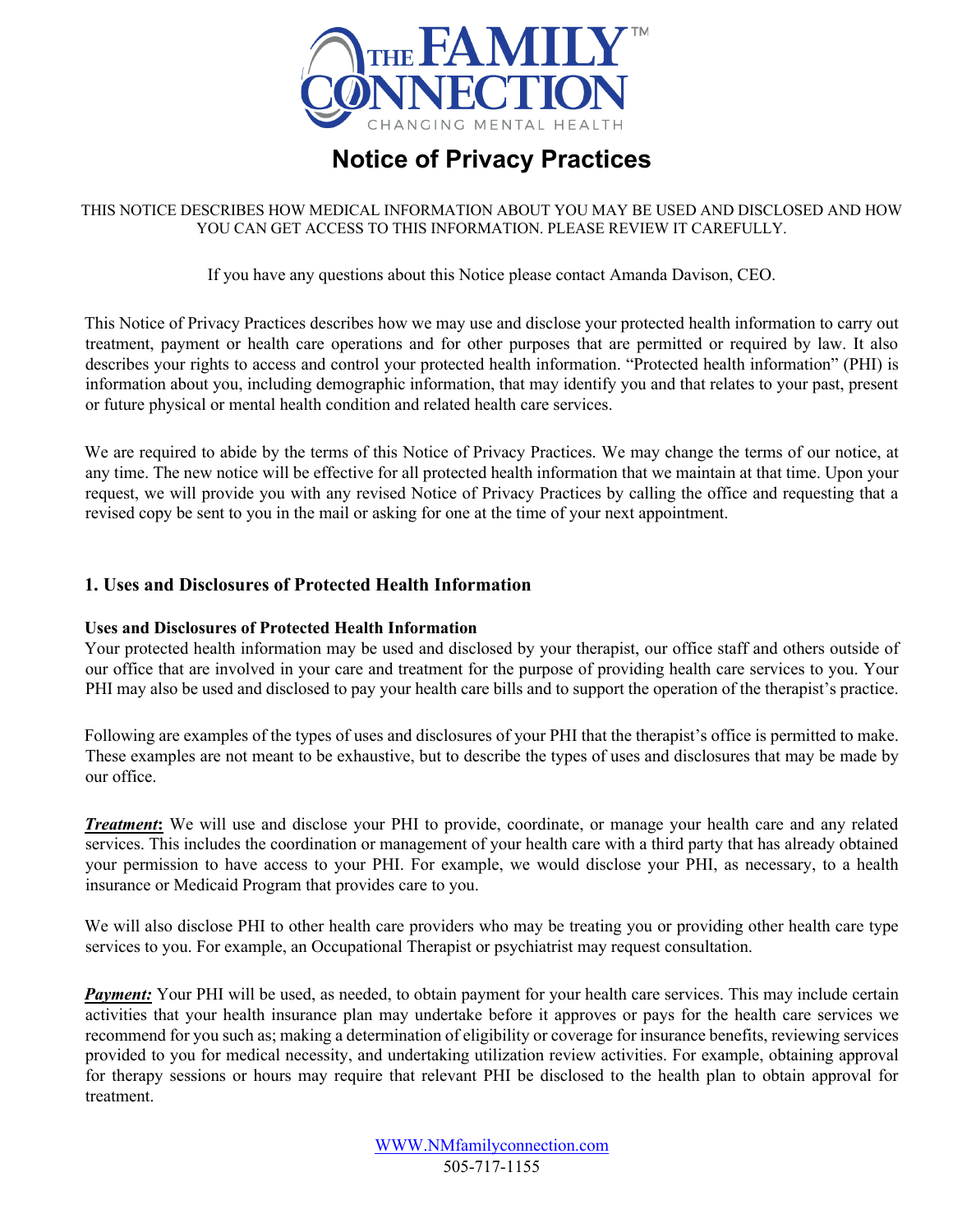

*Healthcare Operations***:** We may use or disclose, as-needed, your PHI in order to support the business activities of your therapist's practice. These activities include, but are not limited to, quality assessment activities, employee review activities, training of students, licensing, marketing and fundraising activities, and conducting or arranging for other business activities.

For example, we may disclose your PHI to student interns that see patients at our office. In addition, we may use a signin sheet at the registration desk where you will be asked to sign your name and indicate your therapist. We may also call you by name in the waiting room when your therapist is ready to see you. We may use or disclose your PHI, as necessary, to contact you to remind you of your appointment.

#### We will share your PHI with third party "business associates" that perform

various activities (e.g., billing) for the practice. Whenever an arrangement between our office and a business associate involves the use or disclosure of your PHI, we will have a written contract that contains terms that will protect the privacy of your PHI.

We may use or disclose your demographic information and the dates that you received treatment from your therapist, as necessary, in order to contact you for fundraising activities supported by our office. If you do not want to receive these materials, please contact our Privacy Contact and request that these fundraising materials not be sent to you.

#### **Uses and Disclosures of Protected Health Information Based upon Your Written Authorization**

Other uses and disclosures of your PHI will be made only with your written authorization, unless otherwise permitted or required by law as described below. You may revoke this authorization, at any time, in writing, except to the extent that your therapist or the therapist's practice has taken an action in reliance on the use or disclosure indicated in the authorization.

#### **Other Permitted and Required Uses and Disclosures That May Be Made With Your Authorization or Opportunity to Object**

We may use and disclose your PHI in the following instances. You have the opportunity to agree or object to the use or disclosure of all or part of your PHI. If you are not present or able to agree or object to the use or disclosure of the PHI, then your physician may, using professional judgment, determine whether the disclosure is in your best interest. In this case, only the PHI that is relevant to your health care will be disclosed.

**Others Involved in Your Healthcare:** Unless you object, we may disclose to a member of your family, a relative, a close friend or any other person you identify, your PHI that directly relates to that person's involvement in your health care. If you are unable to agree or object to such a disclosure, we may disclose such information as necessary if we determine that it is in your best interest based on our professional judgment. We may use or disclose PHI to notify or assist in notifying a family member, personal representative or any other person that is responsible for your care of your location, general condition or death. Finally, we may use or disclose your PHI to an authorized public or private entity to assist in disaster relief efforts and to coordinate uses and disclosures to family or other individuals involved in your health care.

#### **Other Permitted and Required Uses and Disclosures That May Be Made Without Your Authorization or Opportunity to Object**

We may use or disclose your PHI in the following situations without your authorization. These situations include:

WWW.NMfamilyconnection.com 505-717-1155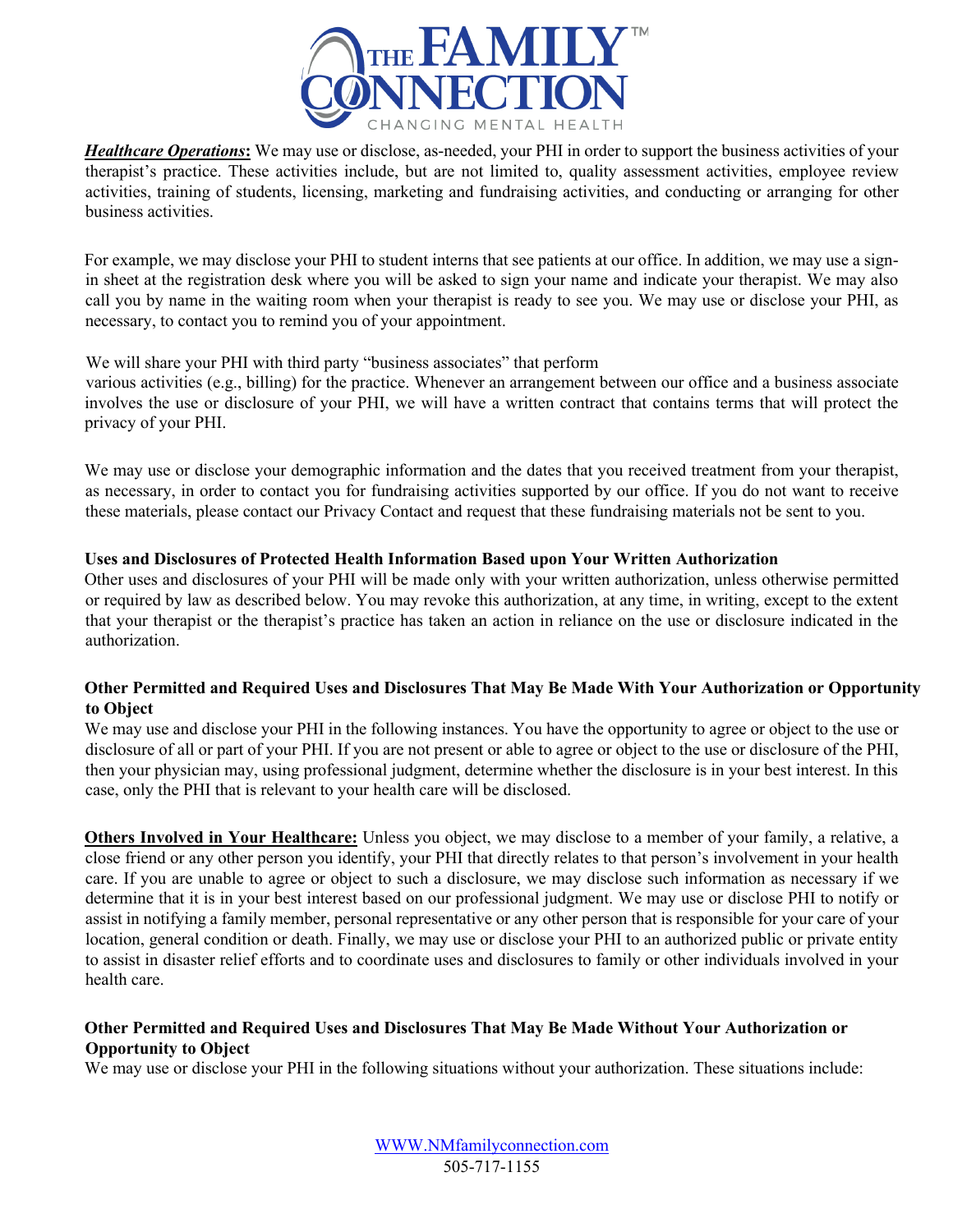

**Required By Law:** We may use or disclose your PHI to the extent that the use or disclosure is required by law. The use or disclosure will be made in compliance with the law and will be limited to the relevant requirements of the law. You will be notified, as required by law, of any such uses or disclosures.

**Public Health:** We may disclose your PHI for public health activities and purposes to a public health authority that is permitted by law to collect or receive the information. The disclosure will be made for the purpose of controlling disease, injury or disability. We may also disclose your PHI, if directed by the public health authority, to a foreign government agency that is collaborating with the public health authority.

**Communicable Diseases:** We may disclose your PHI, if authorized by law, to a person who may have been exposed to a communicable disease or may otherwise be at risk of contracting or spreading the disease or condition.

**Health Oversight:** We may disclose PHI to a health oversight agency for activities authorized by law, such as audits, investigations, and inspections. Oversight agencies seeking this information include government agencies that oversee the health care system, government benefit programs, other government regulatory programs and civil rights laws.

**Abuse or Neglect:** We may disclose your PHI to a public health authority that is authorized by law to receive reports of child abuse or neglect. In addition, we may disclose your PHI if we believe that you have been a victim of abuse, neglect or domestic violence to the governmental entity or agency authorized to receive such information. In this case, the disclosure will be made consistent with the requirements of applicable federal and state laws.

**Food and Drug Administration:** We may disclose your PHI to a person or company required by the FDA to report adverse events, product defects or problems, biologic product deviations, track products; to enable product recalls; to make repairs or replacements, or to conduct post marketing surveillance, as required.

Legal Proceedings: We may disclose PHI in the course of any judicial or administrative proceeding, in response to an order of a court or administrative tribunal (to the extent such disclosure is expressly authorized), in certain conditions in response to a subpoena, discovery request or other lawful process.

Law Enforcement: We may also disclose PHI, so long as applicable legal requirements are met, for law enforcement purposes. These law enforcement purposes include (1) legal processes and otherwise required by law, (2) limited information requests for identification and location purposes, (3) pertaining to victims of a crime, (4) suspicion that death has occurred as a result of criminal conduct, (5) in the event that a crime occurs on the premises of the practice, and (6) medical emergency (not on the Practice's premises) and it is likely that a crime has occurred.

**Coroners, Funeral Directors, and Organ Donation:** We may disclose PHI to a coroner or medical examiner for identification purposes, determining cause of death or for the coroner or medical examiner to perform other duties authorized by law. We may also disclose PHI to a funeral director, as authorized by law, in order to permit the funeral director to carry out their duties. We may disclose such information in reasonable anticipation of death. PHI may be used and disclosed for cadaveric organ, eye or tissue donation purposes.

**Research:** We may disclose your PHI to researchers when their research has been approved by an institutional review board that has reviewed the research proposal and established protocols to ensure the privacy of your PHI.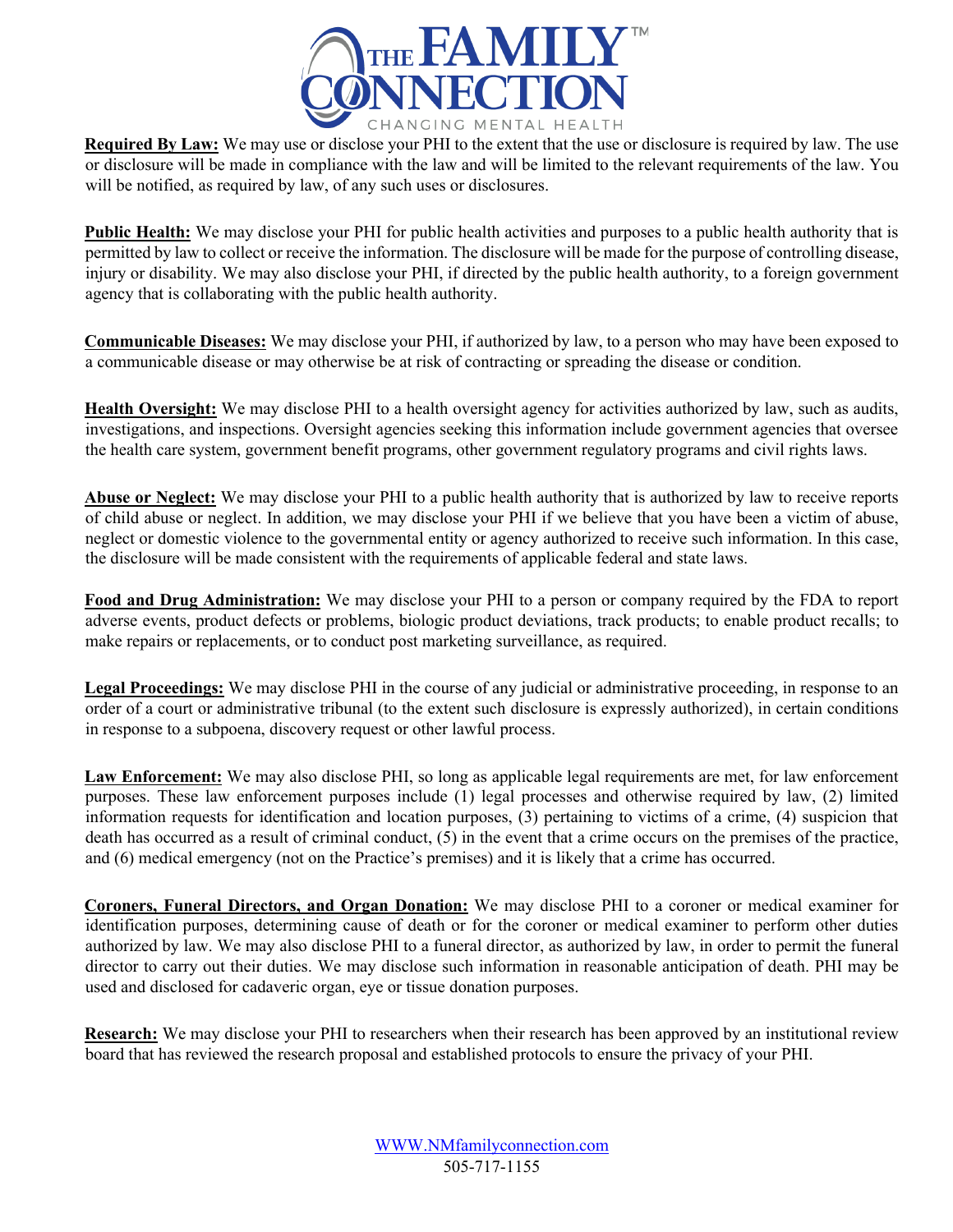

**Criminal Activity:** Consistent with applicable federal and state laws, we may disclose your PHI, if we believe that the use or disclosure is necessary to prevent or lessen a serious and imminent threat to the health or safety of a person or

the public. We may also disclose PHI if it is necessary for law enforcement authorities to identify or apprehend an individual.

**Military Activity and National Security:** When the appropriate conditions apply, we may use or disclose PHI of individuals who are Armed Forces personnel (1) for activities deemed necessary by appropriate military command authorities; (2) for the purpose of a determination by the Department of Veterans Affairs of your eligibility for benefits, or (3) to foreign military authority if you are a member of that foreign military services. We may also disclose your PHI to authorized federal officials for conducting national security and intelligence activities, including for the provision of protective services to the President or others legally authorized.

**Workers' Compensation:** Your PHI may be disclosed by us as authorized to comply with workers' compensation laws and other similar legally-established programs.

**Inmates:** We may use or disclose your PHI if you are an inmate of a correctional facility and your physician created or received your protected health information in the course of providing care to you.

**Required Uses and Disclosures:** Under the law, we must make disclosures to you and when required by the Secretary of the Department of Health and Human Services to investigate or determine our compliance with the requirements of Section 164.500 et. seq.

## **2. Your Rights**

Following is a statement of your rights with respect to your PHI and a brief description of how you may exercise these rights.

**You have the right to inspect and copy your protected health information.** This means you may inspect and obtain a copy of PHI about you that is contained in a designated record set for as long as we maintain the PHI. A "designated record set" contains medical and billing records and any other records that your therapist and the practice uses for making decisions about you.

Under federal law, however, you may not inspect or copy the following records; psychotherapy notes; information compiled in reasonable anticipation of, or use in, a civil, criminal, or administrative action or proceeding, and protected health information that is subject to law that prohibits access to PHI. Depending on the circumstances, a decision to deny access may be reviewable. In some circumstances, you may have a right to have this decision reviewed. Please contact our Privacy Contact if you have questions about access to your medical record.

**You have the right to request a restriction of your protected health information.** This means you may ask us not to use or disclose any part of your PHI for the purposes of treatment, payment or healthcare operations. You may also request that any part of your PHI not be disclosed to family members or friends who may be involved in your care or for notification purposes as described in this Notice of Privacy Practices. Your request must state the specific restriction requested and to whom you want the restriction to apply.

> WWW.NMfamilyconnection.com 505-717-1155